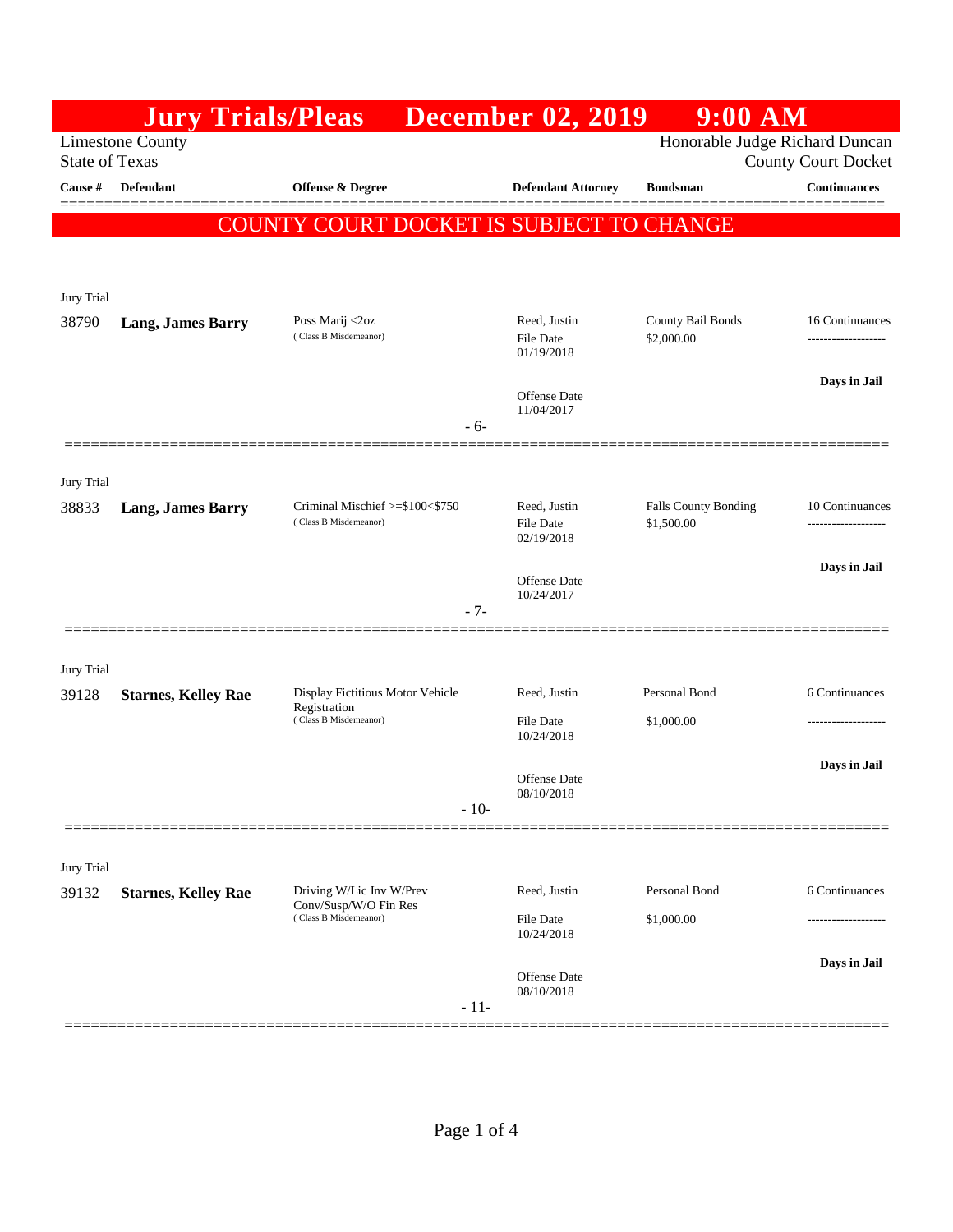|                                                                                                                  | <b>Jury Trials/Pleas</b>                  |                                                          | <b>December 02, 2019</b>         | 9:00 AM                    |                     |
|------------------------------------------------------------------------------------------------------------------|-------------------------------------------|----------------------------------------------------------|----------------------------------|----------------------------|---------------------|
| <b>Limestone County</b><br>Honorable Judge Richard Duncan<br><b>State of Texas</b><br><b>County Court Docket</b> |                                           |                                                          |                                  |                            |                     |
| Cause #                                                                                                          | Defendant                                 | <b>Offense &amp; Degree</b>                              | <b>Defendant Attorney</b>        | <b>Bondsman</b>            | <b>Continuances</b> |
|                                                                                                                  |                                           | COUNTY COURT DOCKET IS SUBJECT TO CHANGE                 |                                  |                            |                     |
|                                                                                                                  |                                           |                                                          |                                  |                            |                     |
| Jury Trial                                                                                                       |                                           |                                                          |                                  |                            |                     |
| 39148                                                                                                            | <b>Adams, Alice Renee</b>                 | Cruelty To Non-Livestock Animals: Fail<br>To Prov        | Reed, Benjie                     | Reed, Benjie               | 10 Continuances     |
|                                                                                                                  |                                           | (Class A Misdemeanor)                                    | <b>File Date</b><br>11/05/2018   | \$1,500.00                 |                     |
|                                                                                                                  |                                           |                                                          | Offense Date                     |                            | Days in Jail        |
|                                                                                                                  |                                           | $-1-$                                                    | 08/21/2018                       |                            |                     |
|                                                                                                                  |                                           |                                                          |                                  |                            |                     |
| Jury Trial                                                                                                       |                                           |                                                          |                                  |                            |                     |
| 39157                                                                                                            | Ellis, John Taylor, II                    | <b>Assault Causes Bodily Injury Family</b><br>Member     | Reed, Benjie                     | Reed, Bobby                | 10 Continuances     |
|                                                                                                                  |                                           | (Class A Misdemeanor)                                    | File Date<br>11/08/2018          | \$3,000.00                 | .                   |
|                                                                                                                  |                                           |                                                          | Offense Date                     |                            | Days in Jail        |
|                                                                                                                  |                                           | $-3-$                                                    | 09/28/2018                       |                            |                     |
|                                                                                                                  |                                           |                                                          |                                  |                            |                     |
| Jury Trial                                                                                                       |                                           |                                                          |                                  |                            |                     |
| 39158                                                                                                            | <b>Bluitt</b> , Triston<br><b>Kennard</b> | <b>Assault Causes Bodily Injury Family</b><br>Member     | Reed, Justin                     | County Bail Bonds          | 10 Continuances     |
|                                                                                                                  |                                           | (Class A Misdemeanor)                                    | <b>File Date</b><br>11/16/2018   | \$5,000.00                 |                     |
|                                                                                                                  |                                           |                                                          | Offense Date                     |                            | Days in Jail        |
|                                                                                                                  |                                           | $-2-$                                                    | 09/22/2018                       |                            |                     |
|                                                                                                                  |                                           |                                                          |                                  |                            |                     |
| Jury Trial                                                                                                       |                                           |                                                          |                                  |                            |                     |
| 39180                                                                                                            | <b>Starnes, Kelley Rae</b>                | Bail Jumping And Fail To Appear<br>(Class A Misdemeanor) | Reed, Justin<br><b>File Date</b> | Reed, Justin<br>\$1,500.00 | 6 Continuances      |
|                                                                                                                  |                                           |                                                          | 12/18/2018                       |                            | Days in Jail        |
|                                                                                                                  |                                           |                                                          | Offense Date<br>12/06/2018       |                            |                     |
|                                                                                                                  |                                           | $-12-$                                                   |                                  |                            |                     |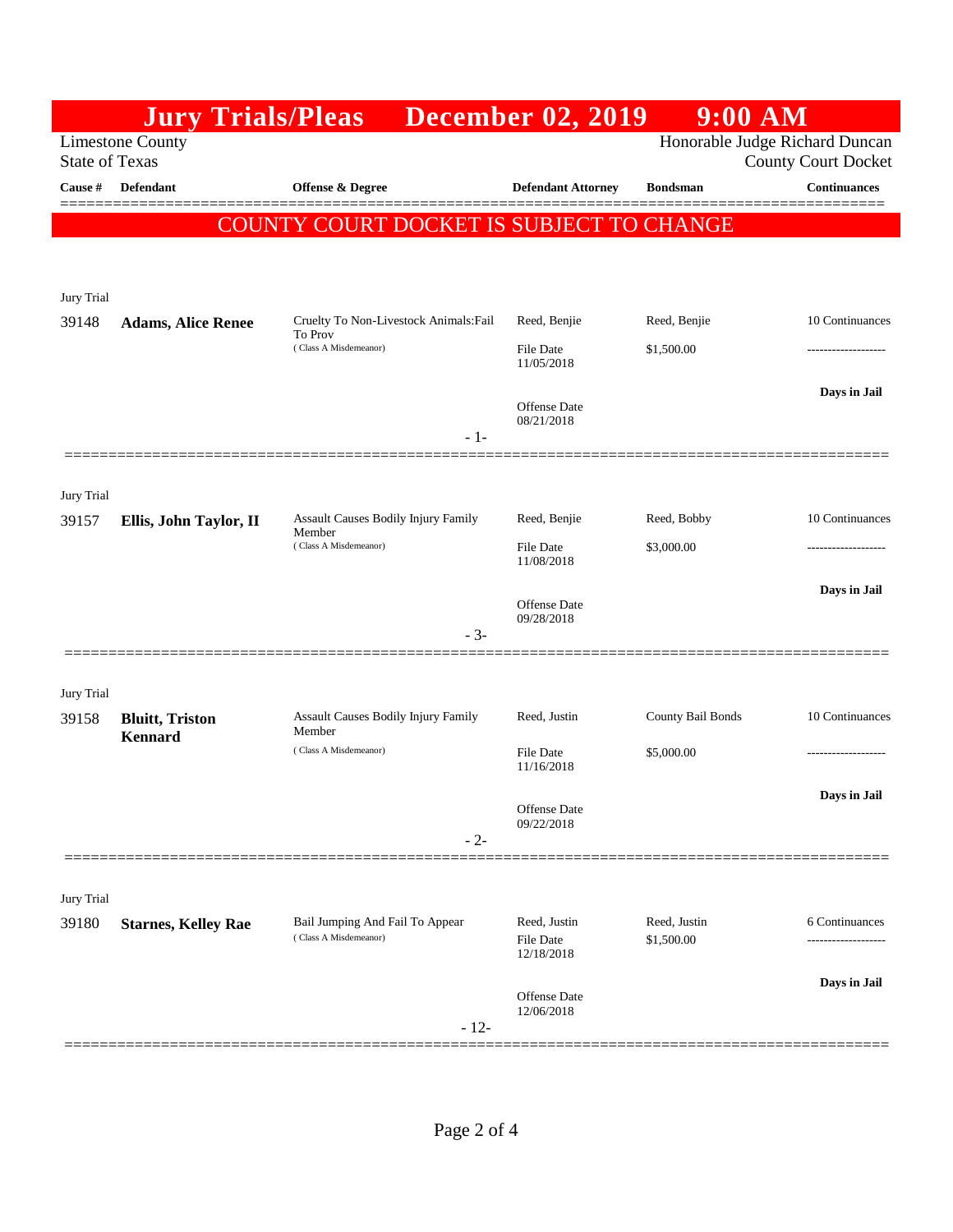|                                                                                                                  | <b>Jury Trials/Pleas</b>          |                                                          | <b>December 02, 2019</b>                | $9:00$ AM                  |                     |
|------------------------------------------------------------------------------------------------------------------|-----------------------------------|----------------------------------------------------------|-----------------------------------------|----------------------------|---------------------|
| Honorable Judge Richard Duncan<br><b>Limestone County</b><br><b>State of Texas</b><br><b>County Court Docket</b> |                                   |                                                          |                                         |                            |                     |
| <b>Cause #</b>                                                                                                   | Defendant                         | <b>Offense &amp; Degree</b>                              | <b>Defendant Attorney</b>               | <b>Bondsman</b>            | <b>Continuances</b> |
|                                                                                                                  |                                   | COUNTY COURT DOCKET IS SUBJECT TO CHANGE                 |                                         |                            |                     |
|                                                                                                                  |                                   |                                                          |                                         |                            |                     |
| Jury Trial                                                                                                       |                                   |                                                          |                                         |                            |                     |
| 39181                                                                                                            | <b>Starnes, Kelley Rae</b>        | Bail Jumping And Fail To Appear<br>(Class A Misdemeanor) | Reed, Justin<br>File Date<br>12/18/2018 | Reed, Justin<br>\$1,500.00 | 6 Continuances<br>  |
|                                                                                                                  |                                   |                                                          | <b>Offense</b> Date                     |                            | Days in Jail        |
|                                                                                                                  |                                   | $-13-$                                                   | 12/06/2018                              |                            |                     |
|                                                                                                                  |                                   |                                                          |                                         |                            |                     |
| Jury Trial<br>39204                                                                                              | Spencer, Brianna<br><b>Nicole</b> | <b>Assault Causes Bodily Injury Family</b><br>Member     | Burkeen, Daniel                         | Freebird Bail Bonds        | 9 Continuances      |
|                                                                                                                  |                                   | (Class A Misdemeanor)                                    | <b>File Date</b><br>12/28/2018          | \$3,000.00                 |                     |
|                                                                                                                  |                                   |                                                          | Offense Date                            |                            | Days in Jail        |
|                                                                                                                  |                                   | $-9-$                                                    | 10/28/2018                              |                            |                     |
|                                                                                                                  |                                   |                                                          |                                         |                            |                     |
| Jury Trial                                                                                                       |                                   |                                                          |                                         |                            |                     |
| 39252                                                                                                            | Hutchison, Brandon<br>Lee         | <b>Assault Causes Bodily Injury Family</b><br>Member     | Reed, Justin                            | Reed, Justin               | 7 Continuances      |
|                                                                                                                  |                                   | (Class A Misdemeanor)                                    | <b>File Date</b><br>02/13/2019          | \$3,000.00                 |                     |
|                                                                                                                  |                                   |                                                          | Offense Date<br>09/24/2018              |                            | Days in Jail        |
|                                                                                                                  |                                   | - 4-                                                     |                                         |                            |                     |
| Jury Trial                                                                                                       |                                   |                                                          |                                         |                            |                     |
| 39309                                                                                                            | Hutchison, Brandon<br>Lee         | Fraud Destroy Removal Concealment<br>Writing             | Reed, Justin                            | County Bail Bonds          | 6 Continuances      |
|                                                                                                                  |                                   | (Class A Misdemeanor)                                    | <b>File Date</b><br>04/09/2019          | \$3,000.00                 |                     |
|                                                                                                                  |                                   |                                                          | Offense Date                            |                            | Days in Jail        |
|                                                                                                                  |                                   | $-5-$                                                    | 01/28/2019                              |                            |                     |